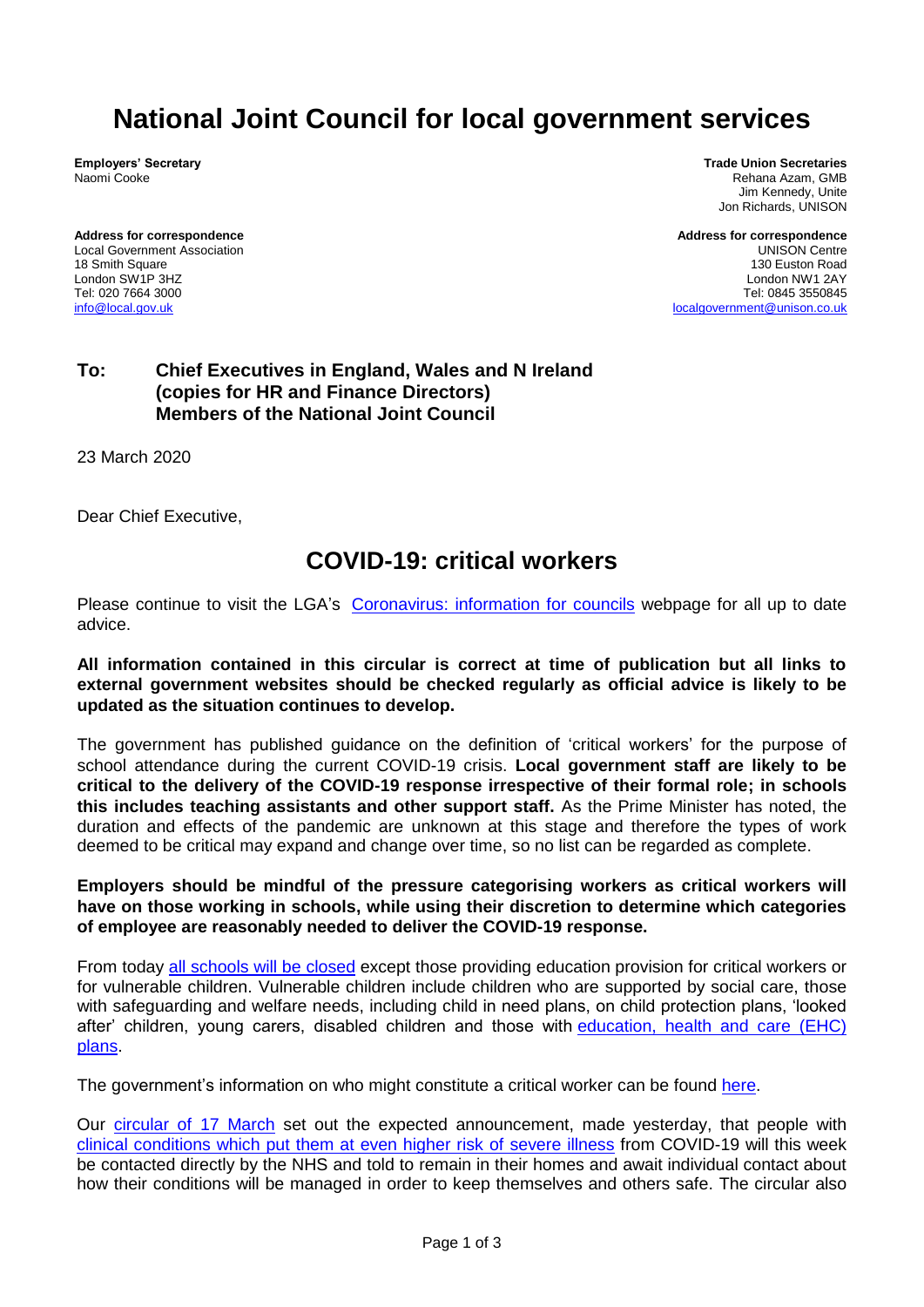listed health conditions that categorise employees who are at increased risk of severe illness from COVID-19 who are being asked to be particularly stringent in following social distancing measures. **Employees in both groups should not be expected to attend the workplace**. All options for working at home should be considered, as well as for those employees who live with and / or have caring responsibilities for people in the two groups. However, as previously advised, employers will have no option other than to accept that some employees will be staying at home on full pay for the duration of this emergency as they are not able to work from home.

It is not a precise list of role definitions, rather an outline of what types of work could lead to someone being deemed a critical worker. Employers will be considering where staff with particular skills and qualifications can be best used, for example any staff with valid DBS clearance may be sensibly refocused during this period irrespective of their formal role.

We would remind employers of the more general guidance from the NJC regarding redeployment and the need to ensure volunteers are sought first (volunteers should not be sought from employees who live with and / or have caring responsibilities for people in the vulnerable groups referenced above) and relevant training and risk assessments are undertaken (see NJC circular dated 17 [March\)](https://www.local.gov.uk/our-support/workforce-and-hr-support/local-government-services).

Unless there are urgent, mitigating reasons, employers should not require staff who do not have experience of supervising large groups of children as part of their usual role, to be doing so now without adequate support being provided. Employees who agree to undertake a different role and / or working pattern should suffer no financial detriment and continue to be paid at their usual contracted rate. Where employees are temporarily undertaking roles that are paid at a higher rate than their usual contracted rate, they should receive the higher rate of pay for the duration of the assignment / redeployment

For workforces relating to local government, the most relevant descriptions are listed below. Please note this is not an exhaustive list and the [DfE guidance](https://www.gov.uk/government/publications/coronavirus-covid-19-maintaining-educational-provision/guidance-for-schools-colleges-and-local-authorities-on-maintaining-educational-provision) should be referred to directly.

- Social Workers
- Care workers
- Frontline health and social care staff and those required to maintain the sector
- Childcare, support and teaching staff in schools and relevant specialist education professionals required to support this provision
- Staff essential to the operation of the justice system
- Workers delivering key frontline services
- Staff involved in the management of the deceased
- Administrative staff in local government essential to the delivery of the COVID-19 response
- Staff delivering essential public services such as payment of benefits
- Staff involved in the distribution of food or other key goods
- Police and police support staff
- Fire and rescue staff and support staff
- Transport workers
- Utilities workers
- Probation staff
- IT staff necessary to support COVID-19 response
- Call centre staff
- Payment providers
- Waste disposal services (which we interpret as including domestic and commercial refuse / bin collection)